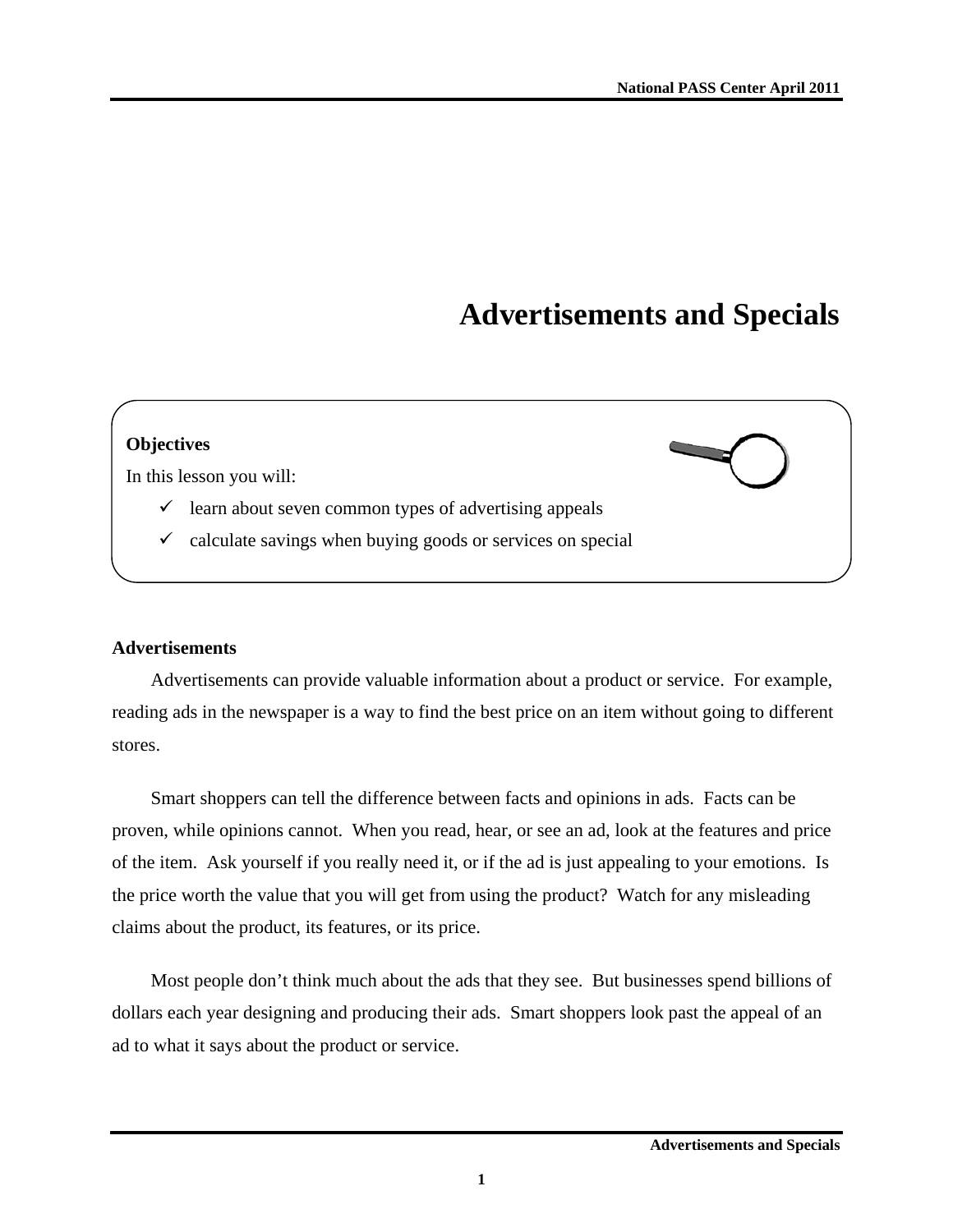In this lesson, we will look at six common advertising techniques. Look for these techniques in ads when you watch TV, listen to the radio, read magazines or newspapers, and use the Internet. Some ads use two or more of these techniques at one time.

**Emotional Appeal:** These types of ads try to stir up strong emotions that you will connect with the product or service. Examples include: happiness, security, trust, friendship, etc.

**Status:** This technique shows people who are rich, famous, successful, or intelligent using the product or service. The advertiser wants you to think that you will be like these people if you buy the product.

**Celebrity Endorsement:** This technique is similar to the status technique. The ad features a celebrity or famous athlete using the product or service.

**Humor or Entertainment:** The purpose of these ads is to entertain you. The advertiser wants to keep your attention. Sometimes they use catchy slogans or music. They want you to remember the ad the next time you are shopping for that product or service.

**Physical Attraction:** Some advertisers use people who are sexually or physically appealing to get your attention. The problem with these ads is that they can make you feel bad about the way you look now, without the product or service.

**Information:** This technique simply presents facts and direct information about the product or service.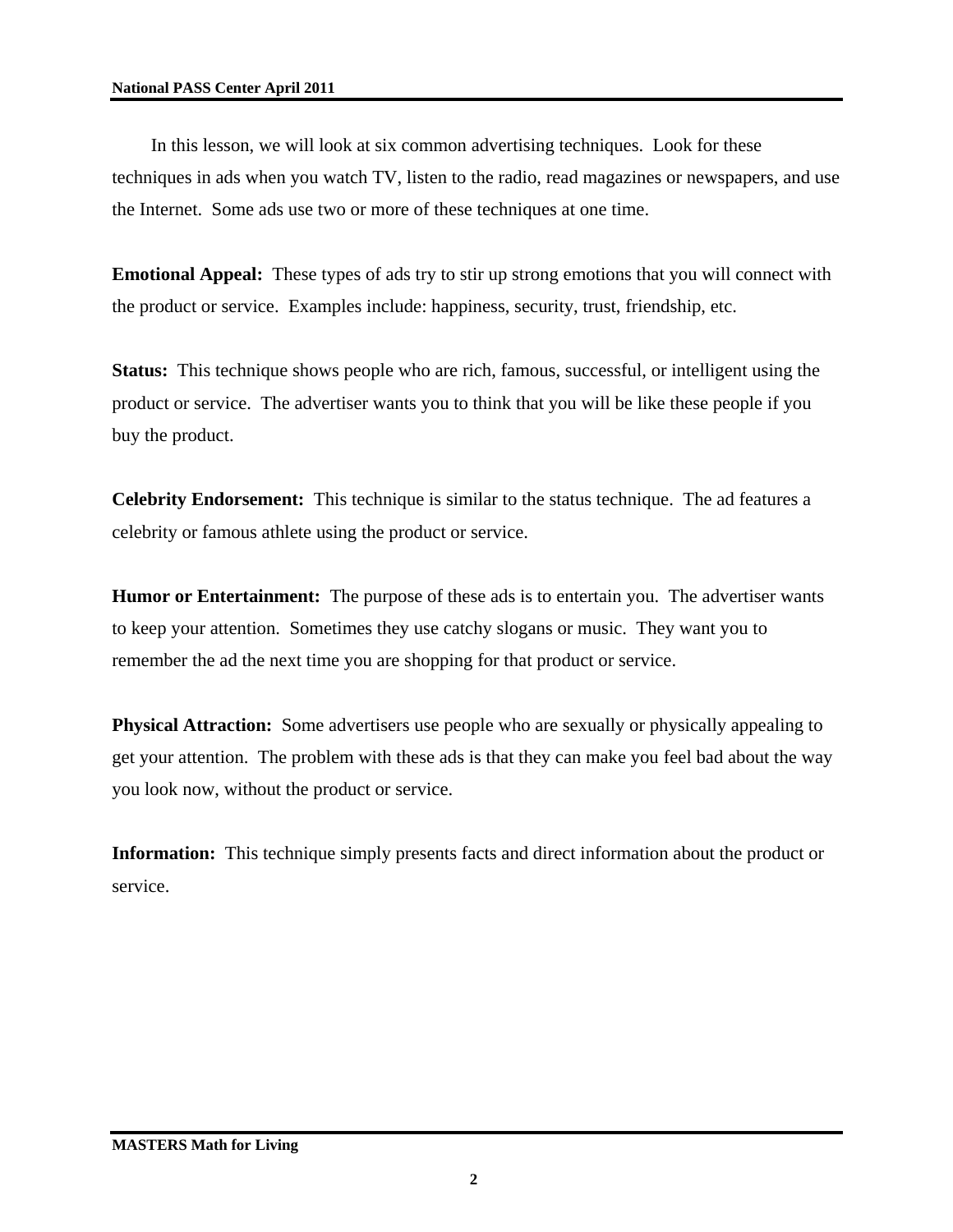f,

|               | Read the summary of each advertisement. Which advertising<br>technique does it use?                                                             |
|---------------|-------------------------------------------------------------------------------------------------------------------------------------------------|
|               | 1. A television commercial for breakfast cereal has cartoon characters and a catchy tune.                                                       |
| $2_{\bullet}$ | An ad for a buffet restaurant shows a happy family seated around a dinner table, talking<br>and laughing.                                       |
| 3.            | A newspaper ad lists the places, dates, and times for movie showings.                                                                           |
| 4.            | A car commercial shows a famous movie star driving the car in Hollywood. It features<br>the movie star talking about the car in the background. |
| 5.            | A magazine ad for cologne shows a muscular man with his shirt off.                                                                              |

# **Specials**

Sometimes businesses offer special prices on goods or services for a limited time. One reason why they offer specials is to attract customers. They hope that customers will buy other items that are not on special. Watch for specials in ads and at the place of business.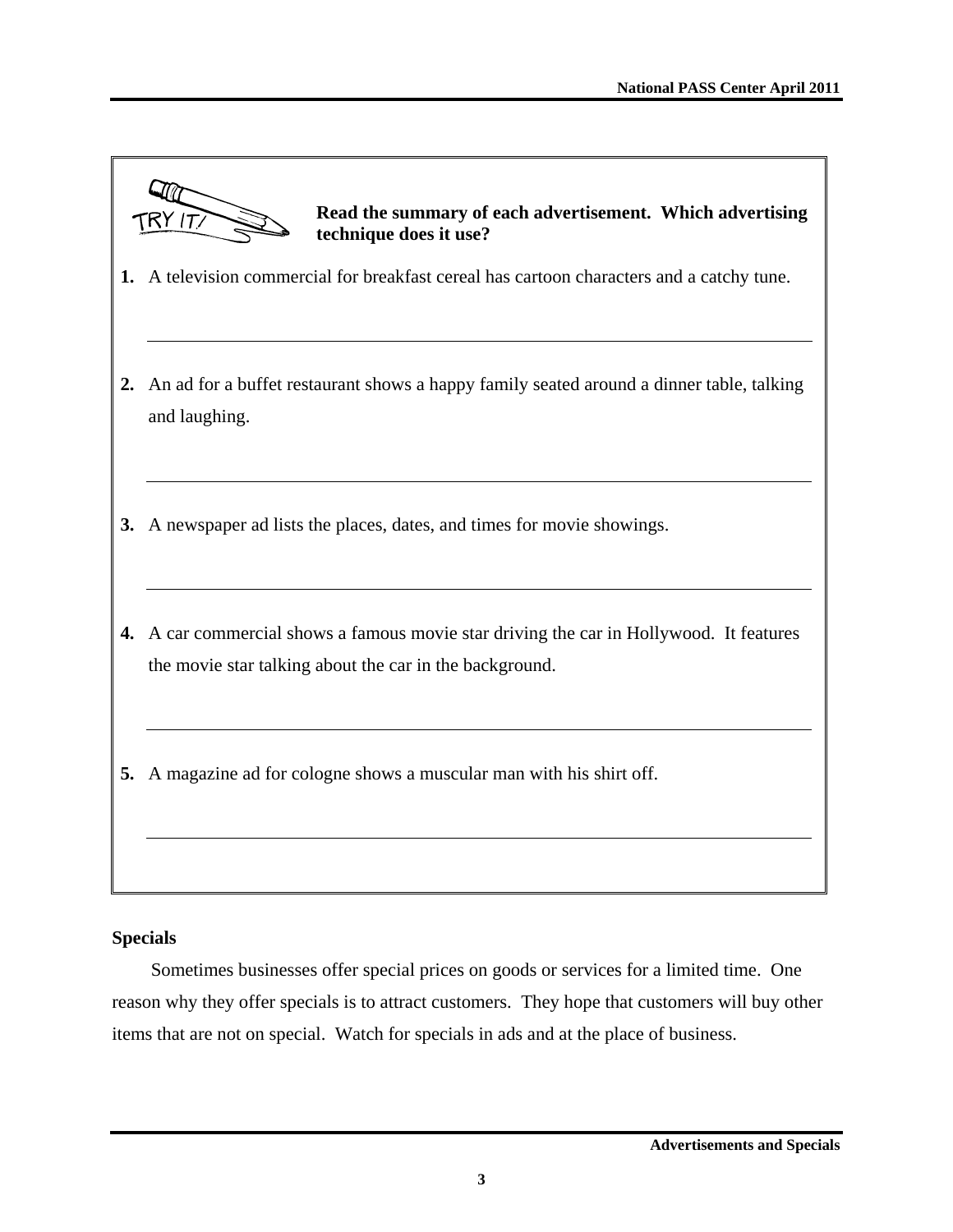#### **National PASS Center April 2011**

There is a science to selling that has developed over the years. Successful stores have developed ways to get customers to buy, and buy more than they intended. A store that advertises *buy one and get a second one at 50% off* is really offering a 25% discount on each item. The number 50% sounds like a bigger discount than it is.

Grocery stores are especially good at convincing customers to buy more than they intended. For example, their methods start even before you get to the store. Many of them will offer several products at an extremely low price so customers will decide to come to their store instead of a competitor's store. These are called **Loss Leaders**. They may actually lose money on these few items, but hope that when customers come to buy those items they buy other items that are not on sale, and thus the store makes a profit.

Some stores offer to redeem manufacturer's coupons for double face value (up to certain amounts). This is another way a store tries to get you to shop at their store instead of a competitor's store.

Once you arrive at the store, the store layout encourages you to travel many of their aisles. They have learned that items on the end of aisles sell well. Items at eye level are more likely to be bought than items very high or low. Milk and bread are usually "deep" in the store since they are very common purchases so customers have to go past many aisles and displays to get to these often-needed items.

Stores that bake their own breads are likely to have their bakery soon after you enter the store, since they know the odor of baking bread is a powerful incentive to buy bread (some will have fans bring the odor of baking bread to the entrances).

There are ways expert shoppers use to combat the stores' strategies. One way is to shop shortly after eating. If you are less hungry, you are less likely to be tempted by the smells and displays that try to convince you to buy.

Another way is to shop less often. The fewer times you go to the grocery store means you will be tempted fewer times.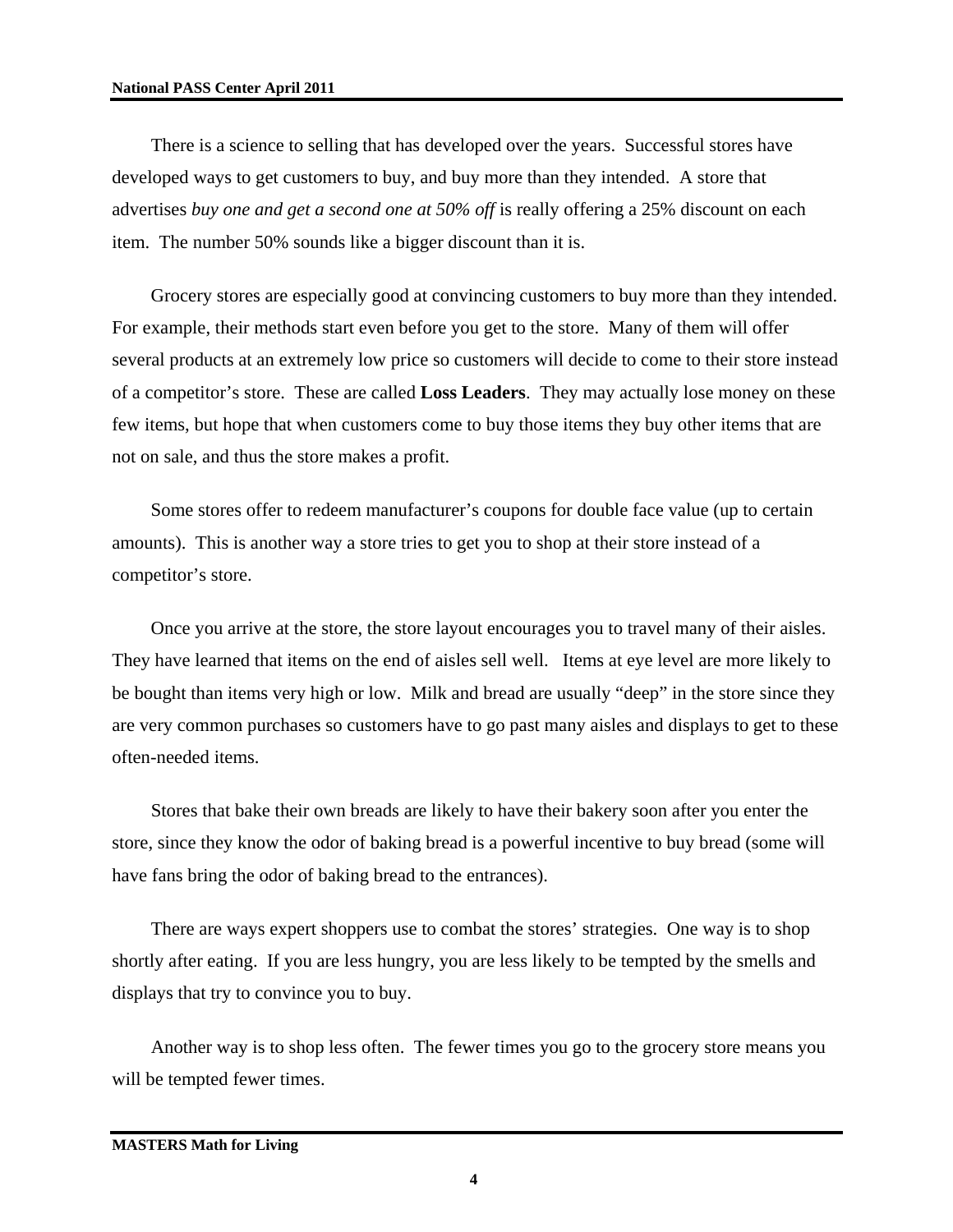One of the best ways is to shop once a week. Plan meals using the flyers that usually are published once a week to take advantage of sale items. Make a list of items you will need to make these meals and only buy what is on the list. Sticking to your list is critical to combat the store's strategies that try to get you to buy.

Grocery stores are very good at maximizing your opportunities to buy. One of the newer trends is to serve light lunches and deli items to customers and providing them places to sit and enjoy their purchases. Stores are very aware that the longer they can get customers to remain in the store, the more customers are likely to buy.

## *Example 1*

Look a today's lunch special. The usual price for a  $\frac{1}{4}$  lb. cheeseburger is \$5.38, and for fries is \$2.09. How much money will the customer save by getting the special?

### **TODAY'S LUNCH SPECIAL**

¼ lb cheeseburger with French fries \$5.79

## *Solution*

Find the usual price for a cheeseburger and fries.

\$5.38

 $+ 2.09$ \$7.47

Subtract the special price from the regular price.

 \$7.47  $-5.79$ 

\$1.68

The customer will save \$1.68.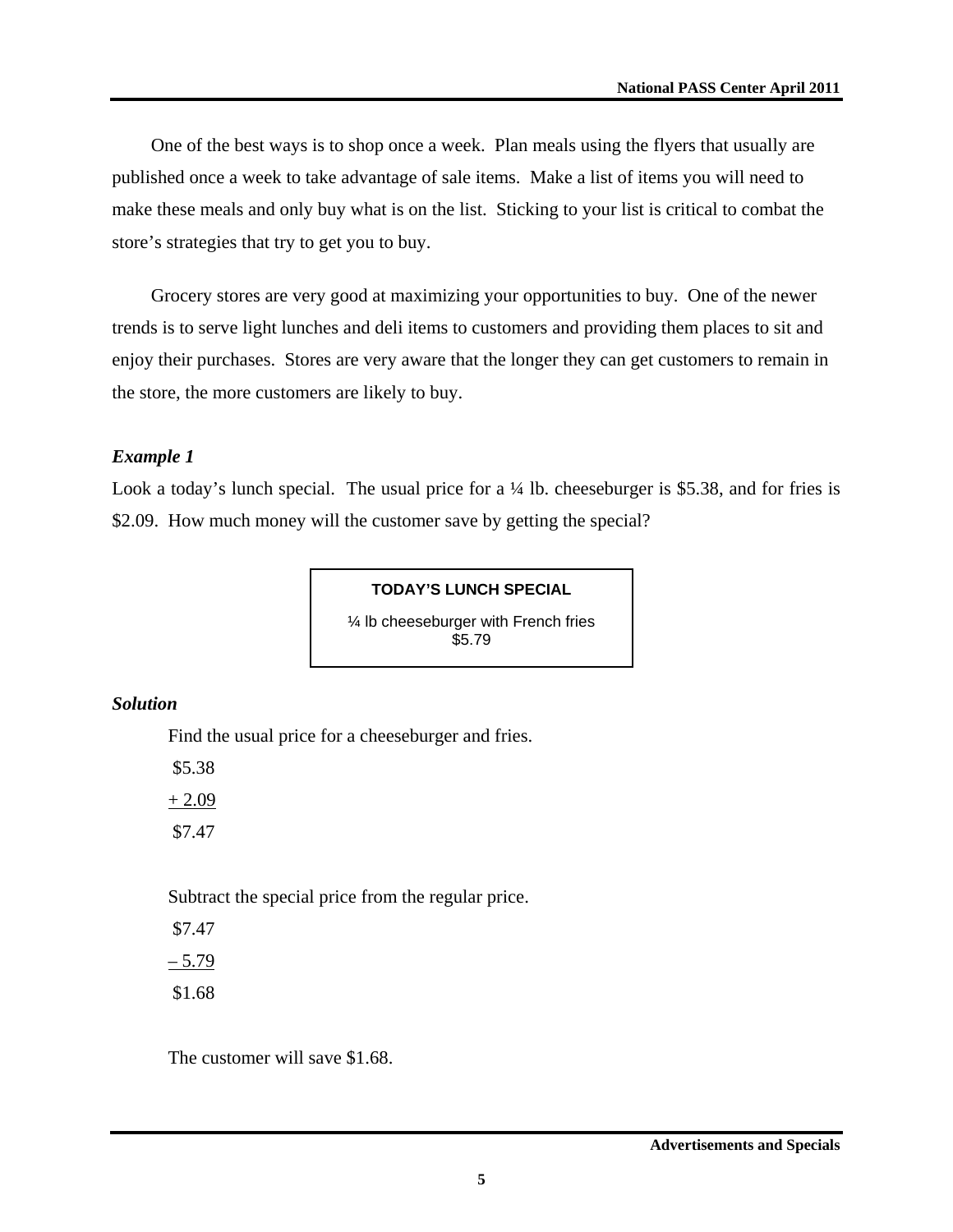

#### **MASTERS Math for Living**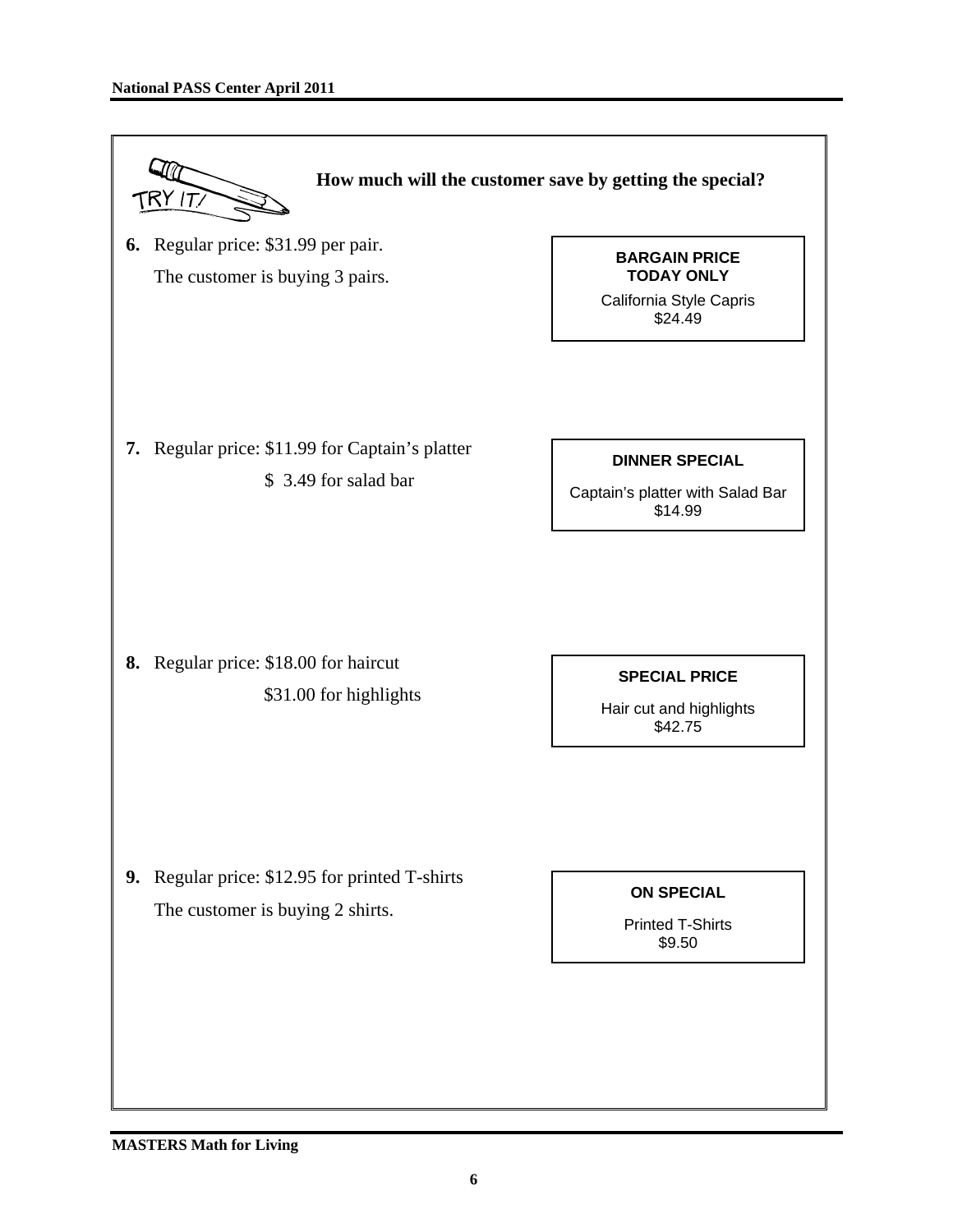

# **Practice Problems**

Directions: Use a piece of scrap paper or any space available on these pages to work out the answers to these questions. Better yet, see if you can do them in your head – good practice for shopping.

*Set A* 

Read the summary of each ad. Which technique does it use?

- **1.** A television commercial for greeting cards show a young boy giving his grandmother a birthday card. She smiles, wipes away a happy tear, and hugs him.
- **2.** A magazine ad for diet pills shows an attractive woman in a swimsuit on the beach.
- **3.** A television commercial for a jewelry company shows a wealthy man in a designer suit buying a diamond watch.
- **4.** A radio ad for a soda beverage has a funny slogan and song.

# *Set B*

How much will the customer save by getting the special?

**1.** Regular price: \$3.99 for big burger \$2.19 for cup of soup

## TODAY'S SPECIAL

Big burger and cup of soup \$5.50

- **2.** Regular price: \$3.95 per pair The customer is buying 2 pairs of gloves.
- **3.** Regular price: \$8.95 each The customer is buying 3 books.

## BARGAIN PRICE

2 pairs of gloves for \$6.50

#### ON SPECIAL

 Bargain books \$7.49 each

**4.** Regular price: \$1.89 each The customer is buying 3 cans of soup.

SPECIAL PRICE

Healthy Soups \$1.05 each